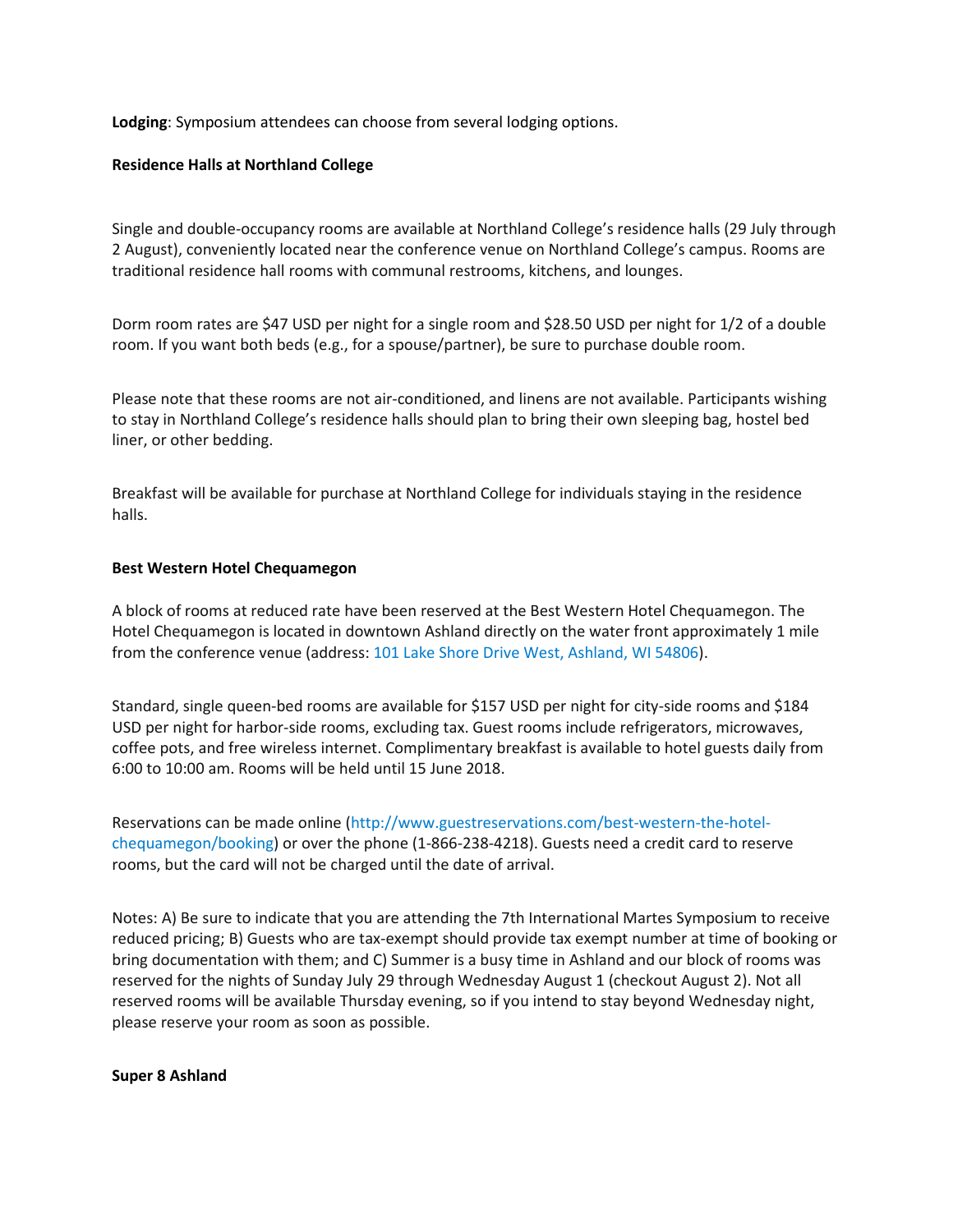A block of rooms has been reserved at the Super 8 Ashland as well. The Super 8 Ashland is slightly farther from the conference venue (address: 1610 W. Lake Shore Drive, Ashland, WI 54806).

Rooms with two queen beds are available for \$140.40 USD per night, excluding tax. Rooms can accommodate up to 4 people and will be held until 29 June, 2018.

Reservations can be made online (https://www.reservations.com/hotel/super-8-ashland-ashland-wi) or over the phone (1-715-682-9377). Indicate that your reservation is for the Martes Symposium group to receive the reduced rate. A credit card is required to reserve rooms.

## **Other lodging options in Ashland WI**

AmericInn 3009 Lake Shore Dr E, Ashland WI 54806 https://www.americinn.com/hotels/wi/ashland Phone: 715-682-9950

The Ashland Motel 2300 Lake Shore Dr W, Ashland, WI 54806 https://www.visitashland.com/member/ashland-motel/ Phone: 715-682-5503

Bayview Motel 2419 Lake Shore Drive East, Highway 2, Ashland, WI 54806 http://www.bayviewmotel.us/ Phone: 715-682-5253

Free Hands Lakeside 2521 Lake Shore Dr. W, Ashland WI 54806 https://www.freehandslakeside.com/ Phone: 715-682-0323

The Homestead 30495 Carlson Rd, Ashland WI 54806 http://www.secondwindcountryinn.com/the-homestead Phone: 715-682-1000

Quality Inn Ashland 30600 US Hwy 2, Ashland WI 54806 https://www.choicehotels.com/wisconsin/ashland/quality-inn-hotels Phone: 715-682-5235

River Rock Inn and Bait Shop 1200 W Lake Shore Dr., Ashland WI 54806 https://riverrockinn.net/ Phone: 715-682-3232